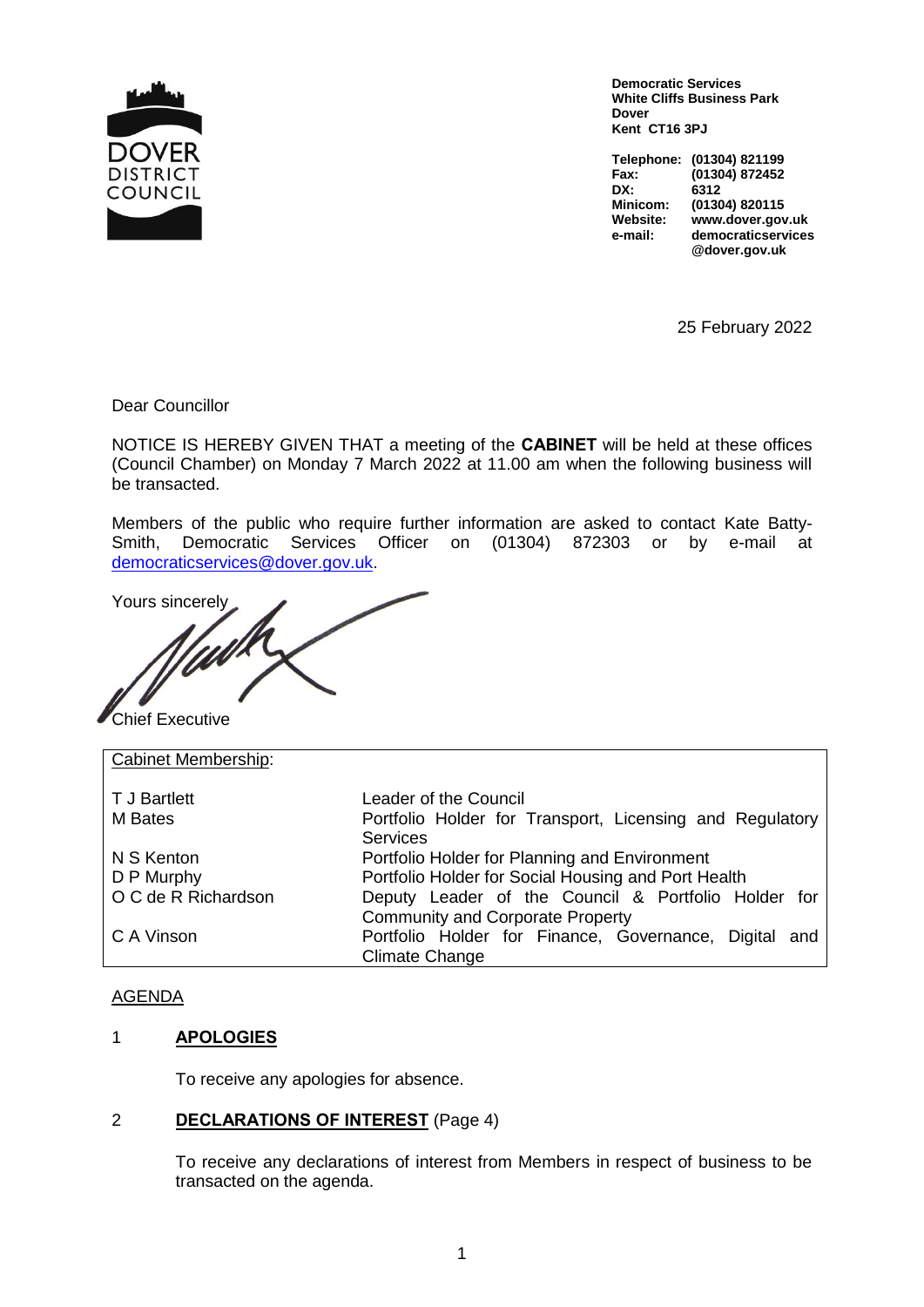# 3 **RECORD OF DECISIONS**

The decisions of the meeting of the Cabinet held on 28 February 2022 are to follow.

### **ISSUES ARISING FROM OVERVIEW AND SCRUTINY OR OTHER COMMITTEES**

To consider any issues arising from Overview and Scrutiny or other Committees not specifically detailed elsewhere on the agenda.

# **EXECUTIVE - NON-KEY DECISIONS**

# 4 **'FIRST HOMES' SALES AND RESALES POLICY** (Pages 5-36)

To consider the attached report of the Head of Finance and Investment.

Responsibility: Portfolio Holder for Social Housing and Port Health

# 5 **EXCLUSION OF THE PRESS AND PUBLIC** (Page 37)

The recommendation is attached.

MATTERS WHICH THE MANAGEMENT TEAM SUGGESTS SHOULD BE CONSIDERED IN PRIVATE AS THE REPORT CONTAINS EXEMPT INFORMATION AS DEFINED WITHIN PART 1 OF SCHEDULE 12A OF THE LOCAL GOVERNMENT ACT 1972 AS INDICATED AND IN RESPECT OF WHICH THE PROPER OFFICER CONSIDERS THAT THE PUBLIC INTEREST IN MAINTAINING THE EXEMPTION OUTWEIGHS THE PUBLIC INTEREST IN DISCLOSING THE INFORMATION

# **EXECUTIVE - KEY DECISIONS**

# 6 **DISPOSAL OF 26 VICTORIA ROAD, DEAL** (Pages 38-41)

To consider the attached report of the Strategic Director (Operations and Commercial).

Responsibility: Portfolio Holder for Community and Corporate Property

### **Access to Meetings and Information**

- Members of the public are welcome to attend meetings of the Council, its Committees and Sub-Committees. You may remain present throughout them except during the consideration of exempt or confidential information.
- All meetings are held at the Council Offices, Whitfield unless otherwise indicated on the front page of the agenda. There is step free access via the Council Chamber entrance and an accessible toilet is available in the foyer. In addition, there is a PA system and hearing loop within the Council Chamber.
- In order to facilitate the broadcast of meetings there have been cameras set up in the